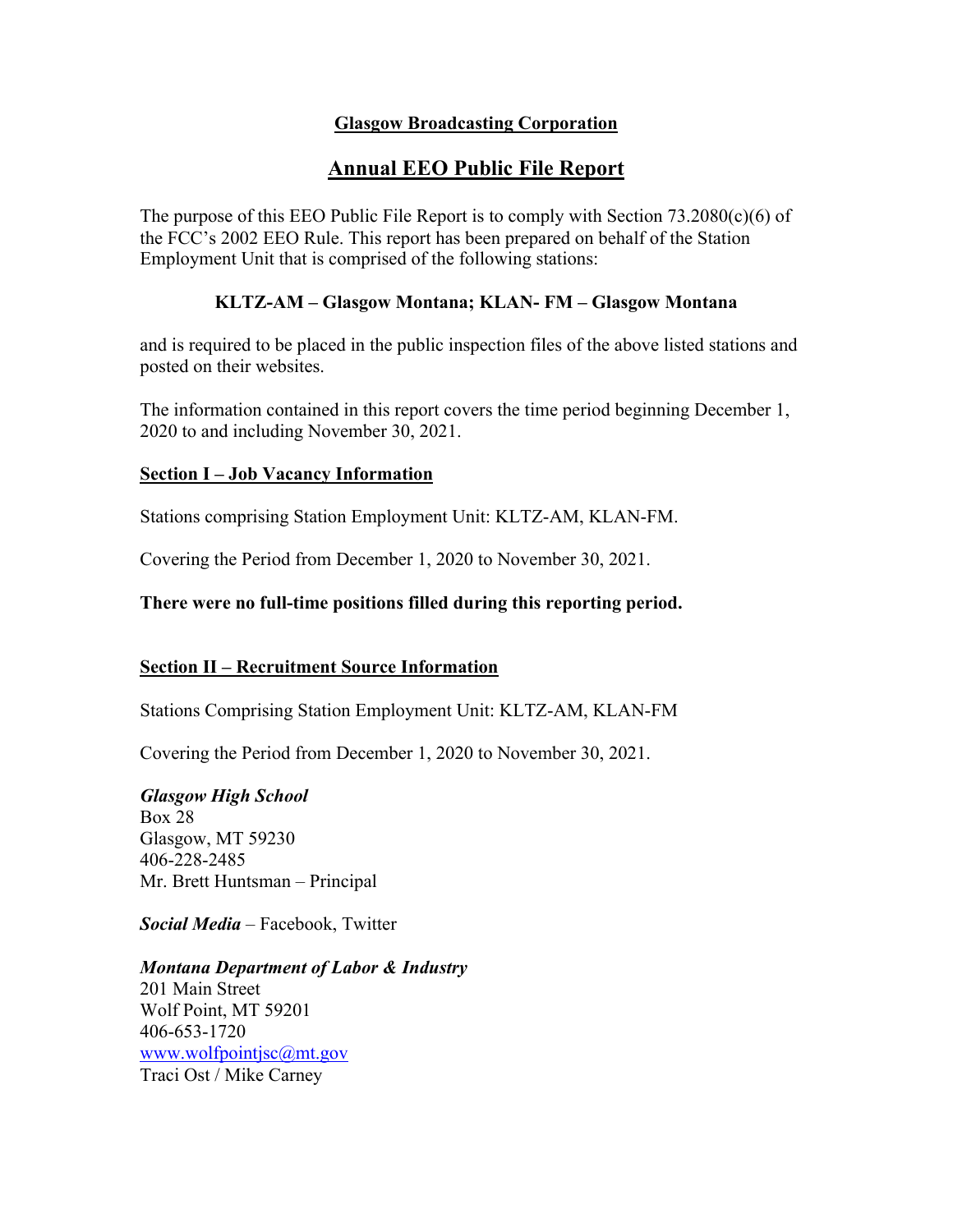*Montana Broadcasters Association* 18 Ruby Mountain Road Clancy, MT 59634 406-431-2139 Dewey Bruce www.mtbroadcasters.org

KLTZ-AM & KLAN-FM on-air mentions and job-specific ads

## KLTZ-AM & KLAN-FM website: www.kltz.com

#### **Section III – Supplemental (Non-Vacancy Specific) Recruitment Activities Undertaken by: KLTZ-AM and KLAN-FM**

- Glasgow Broadcasting Corporation DBA KLTZ-AM and KLAN-FM works with local and state internship programs. Interns have been brought in to assist the onair staff and to learn all the general aspects of radio broadcasting. The Stations also participate in local grade, middle and high school job shadow programs.
- The General Manager, Sales Manager and Business Manager Review company policies and current EEO laws to see that everything is in compliance.
- Glasgow Broadcasting Corporation DBA KLTZ-AM and KLAN-FM provides tours of the station's facilities to any group or organization requesting one (i.e. Girl Scouts, Boy Scouts, 4-H Clubs, Grade Schools, Middle Schools, High Schools, and other clubs and organizations.)
- Glasgow Broadcasting Corporation DBA KLTZ-AM and KLAN-FM looks forward to participating in job fairs, and through membership in the Montana Broadcaster's Association, have access to an active job bank, which contains minority and female job candidates.
- Glasgow Broadcasting Corporation DBA KLTZ-AM and KLAN-FM management and its employees have regular and extensive contact with a broad cross-section of community groups. Examples of such local civic groups/churches include: Glasgow Area Chamber of Commerce and Agriculture, high school sports and other extra-curricular groups, Glasgow Kiwanis Club, Soroptimist International of Glasgow, 4-H Clubs of Valley County, Glasgow Ministerial Association, and the Valley County Combined Campaign.
- Annually during the reporting period of January 2021 November 2021, Assistant Manager Haylie Shipp served as Chairperson of the Glasgow Downtown Association and Northeast Montana Fair Concert Committee as a representative of KLTZ/Mix-93.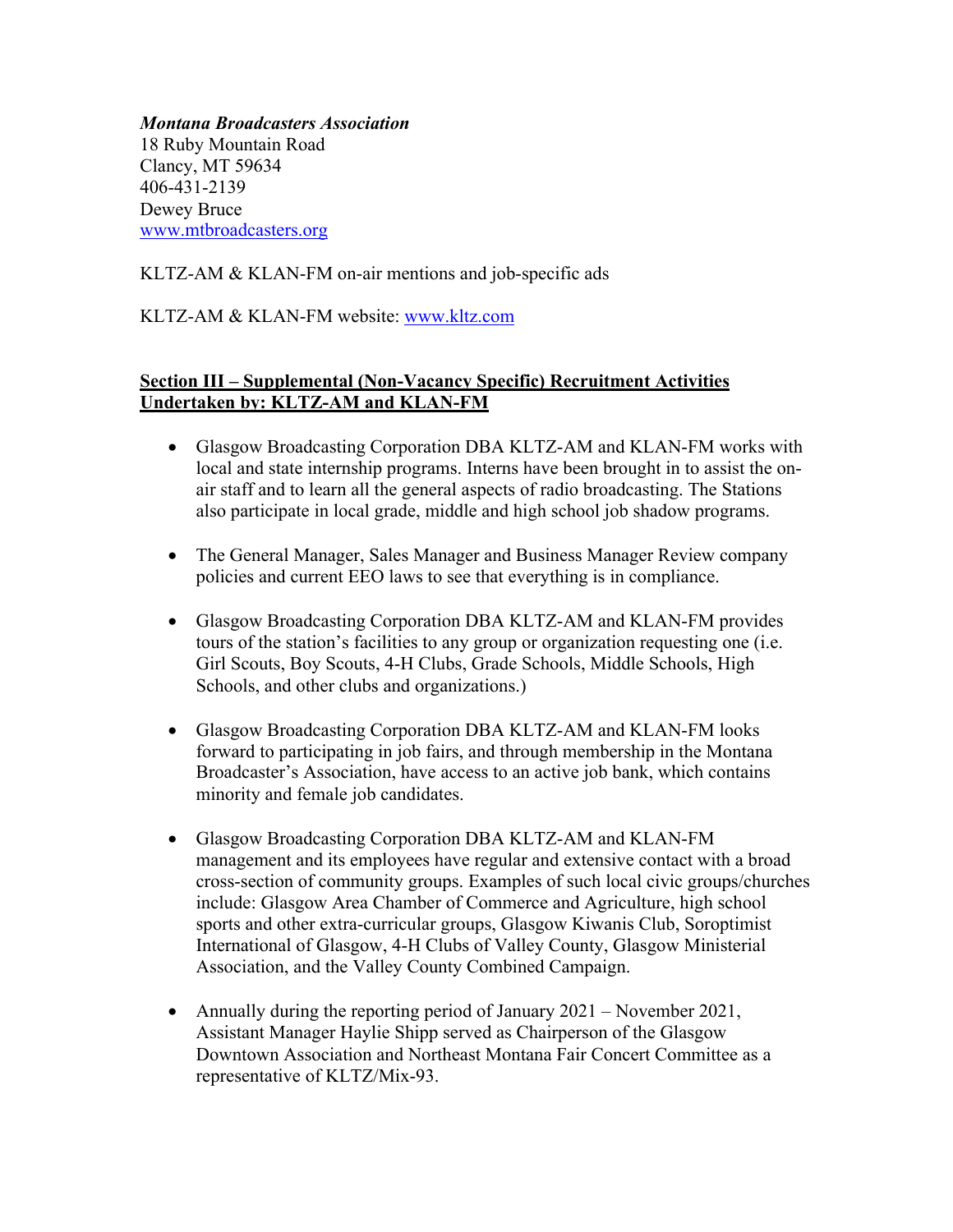- Throughout the year, KLTZ/Mix93 partnered with the Valley Care Coalition to highlight available resources for mental health, substance use, and physical wellness with a mission to improve the quality of life in Northeast Montana. Several speakers appeared as guests on our "Live Under the Big Sky" program to present information on the air. 6/24/21 – Katrena Palmer presented the PAX Good Behavior Game; 9/16/21 – Connie Wethern provided information re: "Community-Integrated Health Grants."; 10/13/21 – Kim Martens and Katrena Palmer shared their knowledge about the Stepping Up Initiative;  $10/27/20$  – Alissa Kuka presented information about QPR Training.
- Assistant Manager Haylie Shipp represented KLTZ/Mix93 each month during the reporting period at the Valley County Fair Commission meetings, answering any outreach/marketing questions they have.
- August 3-8, 2021, Assistant Manager Haylie Shipp was present during the Northeast Montana Fair held at the Valley County Fairgrounds. Haylie interviewed Fair Board members, fair entrants, commercial businesses, event participants and fair goers and the interviews aired throughout the day. She promoted our coverage and presence at the fair intermittently throughout the days and encouraged listeners to take part in all the festivities.
- On October 12, 2021, KLTZ Assistant Manager Haylie Shipp Attended LBS Marketing Webinar.
- On November  $16<sup>th</sup>$ , 2021, Assistant Manager Haylie Shipp emceed the Glasgow Chamber of Commerce's New Trends in Agriculture Seminar representing KLTZ/Mix-93.
- On November  $11<sup>th</sup>$ , 2021, with COVID restrictions affecting the Veterans Day program traditionally held at the Civic Center, "Live Under the Big Sky" (KLTZ-AM) played host to the virtual event. Showcasing the flexibility and availability of local radio, it allowed for community-wide listenership on the holiday.
- On Nov 18<sup>th</sup>, 2021, Station Manager Tim Phillips, Assistant Manager Haylie Shipp, Office Manager Georgie Kulczyk and Traffic Manager participated in an on-line webinar "Everything Political: Preparing Broadcasters for 2022". The webinar was 60 minutes in length.
- Throughout the year, KLTZ/Mix93 regularly invites school and community groups to present information on the air during our "Live Under the Big Sky" program, which gives them an opportunity to learn about our industry and specific tasks.
- Due to COVID-19 restrictions, there were no job/career fairs (virtual or in-person) held in our area or region. We have inquired about online job fairs with the local school counselor.